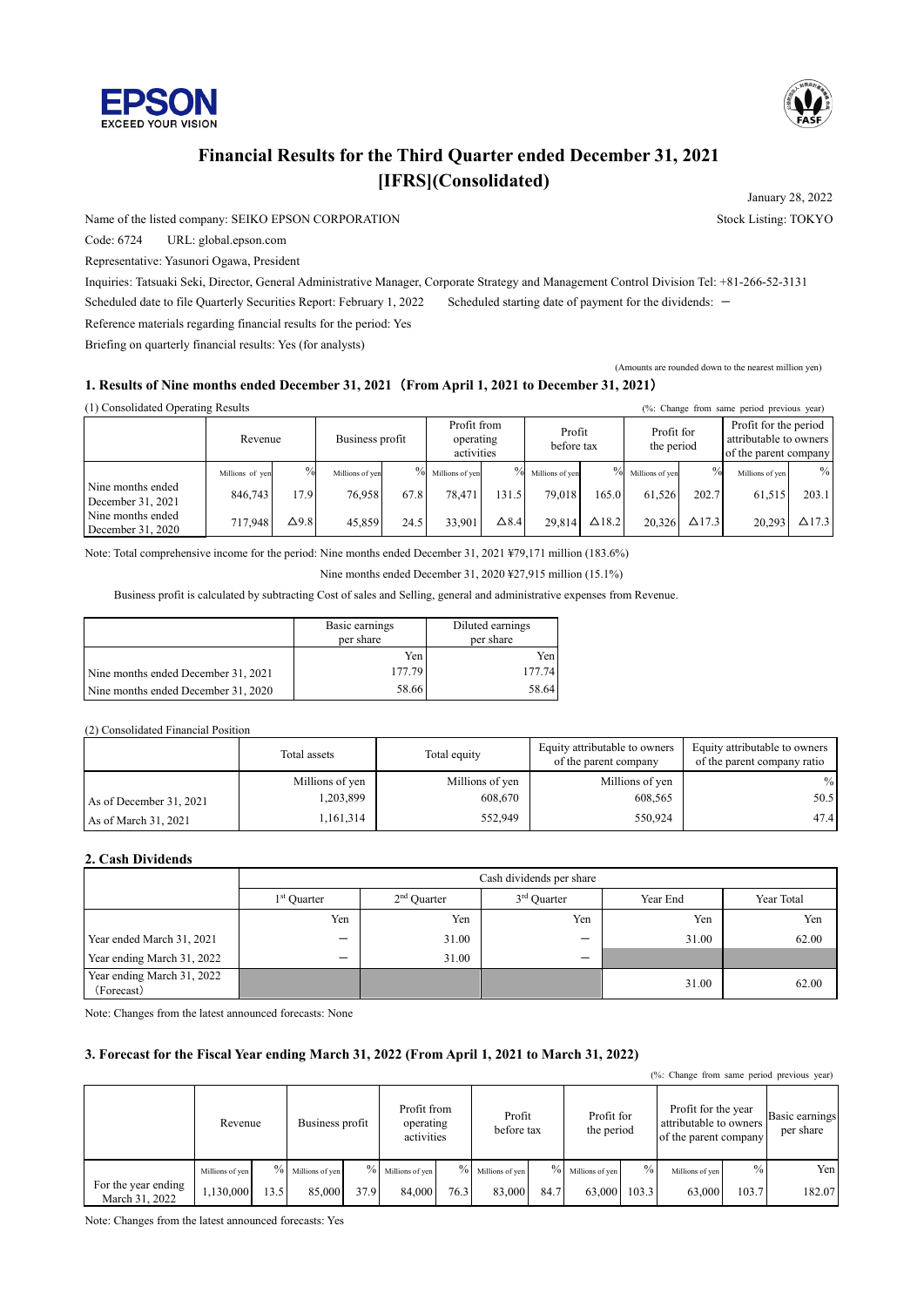#### ※**Notes**

(1) Changes in significant subsidiaries during the period (changes in specified subsidiaries resulting from changes in the scope of consolidation): None

(2) Changes in accounting policies, or changes in accounting estimates

- 1. Changes in accounting policies required by IFRS: None
- 2. Changes in accounting policies other than the changes above: None
- 3. Changes in accounting estimates: Yes

For details, please refer to "Notes to Consolidated Financial Statements 2. Changes in Accounting Estimates."

(3) Number of shares outstanding (share)

| 1. Issued shares (including treasury shares): | As of December 31, 2021                | 399.634.778 | As of March 31, 2021                   | 399,634,778 |
|-----------------------------------------------|----------------------------------------|-------------|----------------------------------------|-------------|
| 2. Treasury shares:                           | As of December 31, 2021                |             | 53.617.095 As of March 31, 2021        | 53,655,825  |
| 3. Average number of shares:                  | Nine months ended<br>December 31, 2021 | 346,002,499 | Nine months ended<br>December 31, 2020 | 345,964,539 |

#### ※**This report is not reviewed by certified public accountants nor auditors.**

#### ※**Explanation of appropriate use of forecast and other special items**

(Cautionary statement concerning forward-looking statements)

This report includes forward-looking statements that are based on management's view from the information available at the time of the announcement. These statements are subject to various risks and uncertainties. Actual results may be materially different from those discussed in the forward-looking statements. The factors that may affect Epson include, but are not limited to, general economic conditions, the ability of Epson to continue to timely introduce new products and services in markets, consumption trends, competition, technology trends, and exchange rate fluctuations.

Assumptions for the forecasts and warnings for users of the forecasts are available on "Qualitative Information Regarding the Consolidated Financial Outlook."

(How to access supplementary explanations and details of briefing on financial results)

The Company is scheduled to hold a briefing for analysts on financial results on Friday, January 28, 2022 and to post materials used at the briefing on the Company's website on that day.

U.S. dollar amounts are presented for the convenience of the readers. This translation should not be construed to imply that the yen amounts actually represent, or have been or could be converted into, equivalent amounts in U.S. dollars. The exchange rate of  $\frac{4}{15.060} = U.S.\$ \$1 at the end of the reporting period has been used for the purpose of presentation.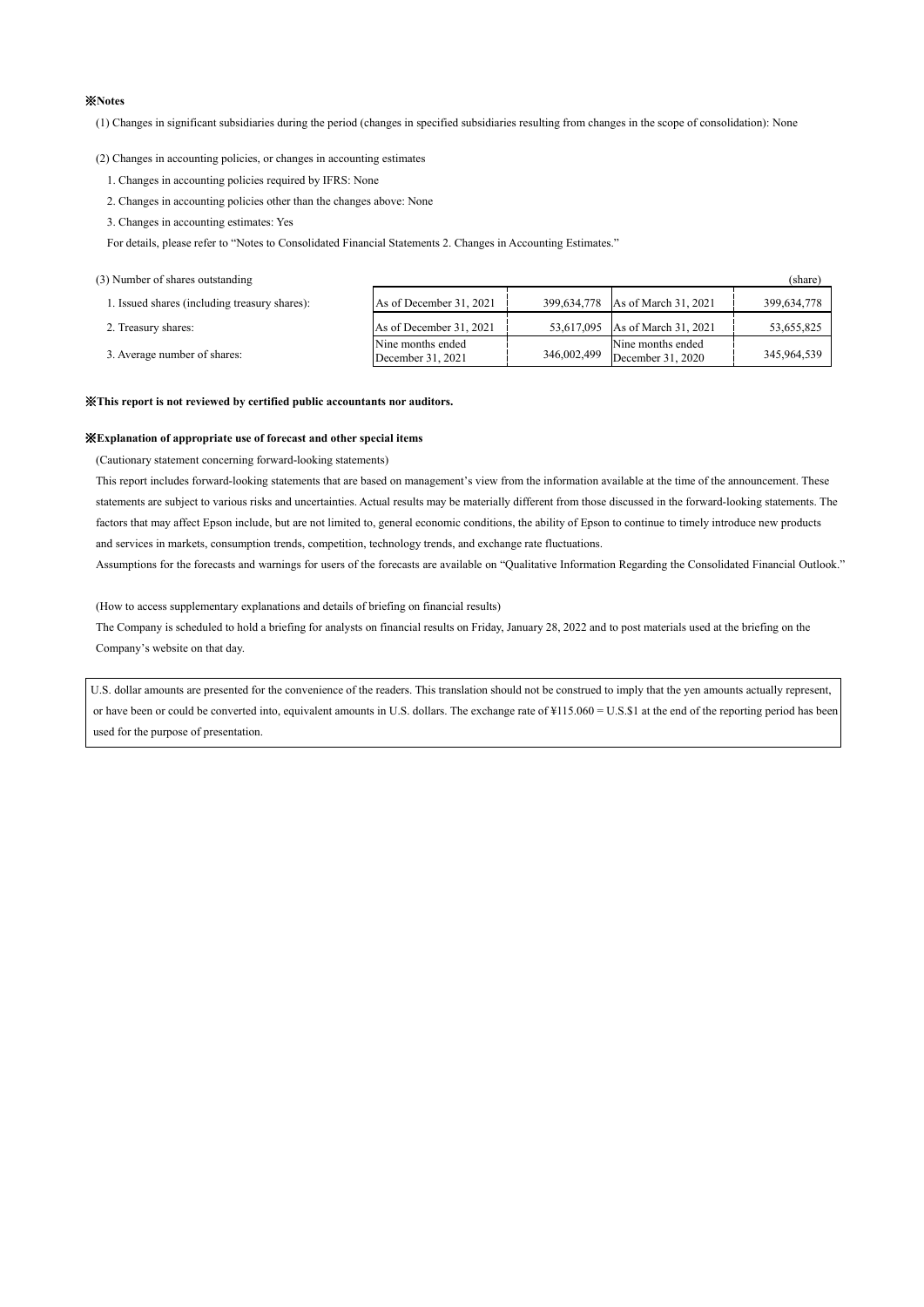## **Operating Performance Highlights and Financial Condition**

### **Overview of the Fiscal 2021 First Three Quarters (April 1 to December 31, 2021)**

The global economy over the first three quarters of the year under review rebounded from the negative growth of the previous year and grew at a record pace amid a recovery in demand as nations emerged from lockdowns. However, China, Europe, the United States, and some other countries and regions are now seeing the momentum of a rapid recovery flag as fiscal and financial support measures lose effect and supply chain disruptions expand. In addition to a prolonged snarling of supply chains, serious risks are materializing that could lead to a slowdown in the global economy, such as the spread of COVID-19 infections from the Omicron variant and inflationary pressure, so we will keep an even closer eye on trends going forward.

The average exchange rates of the yen against the U.S. dollar and of the yen against the euro during the first three quarters of the fiscal year were  $\text{\textsterling}111.08$  and  $\text{\textsterling}130.58$ , respectively. This represents a 5% depreciation in the value of the yen against the dollar and a 7% depreciation in the value of the yen against the euro, year on year. The yen also weakened against the currencies of some emerging countries, in places such as China and Latin America.

Given this situation, revenue was hit harder by product supply shortages caused by persistent logistics delays and difficulty in procuring components. Nevertheless, revenue rebounded from the same period last year, when COVID-19 caused market demand to plummet, and ended at ¥846.7 billion, up 17.9% year on year. Business profit was ¥76.9 billion, up 67.8% year on year. Supply chain disruptions and component shortages, especially of semiconductors, negatively impacted sales, while transport and component costs soared, pushing manufacturing costs higher. However, these were outweighed by the positive effects of higher selling prices, curtailed spending on advertising and promotions, and foreign exchange. Profit from operating activities was ¥78.4 billion, up 131.5% year on year. Profit before tax was ¥79.0 billion, up 165.0% year on year. Profit for the period attributable to owners of the parent company was ¥61.5 billion, up 203.1% year on year.

A breakdown of the financial results in each reporting segment is provided below.

The reporting segments were changed in the first quarter of the current fiscal year based on the Epson 25 Renewed corporate vision established in March 2021. The three reporting segments are now printing solutions, visual communications, and manufacturing-related and wearables.

### Printing Solutions Segment

Revenue in the office and home printing business increased. High-capacity ink tank printer and ink cartridge printer sales sharply increased. Print demand from people working and learning from home has been settling down compared to last fiscal year but still carried over into the current fiscal year. Revenue also rose because we were able to grow unit sales of high-capacity ink tank printers in North America and elsewhere while also sustaining higher selling prices, though revenue was tempered somewhat by constrained supply associated with logistics delays and component shortages. Sales of consumables decreased compared to the same period last year, when sales sharply increased on extra demand from those working and learning from home.

Revenue in the commercial and industrial printing business sharply increased. Large-format inkjet printer sales increased owing to the launch of new products and a recovery in demand compared to the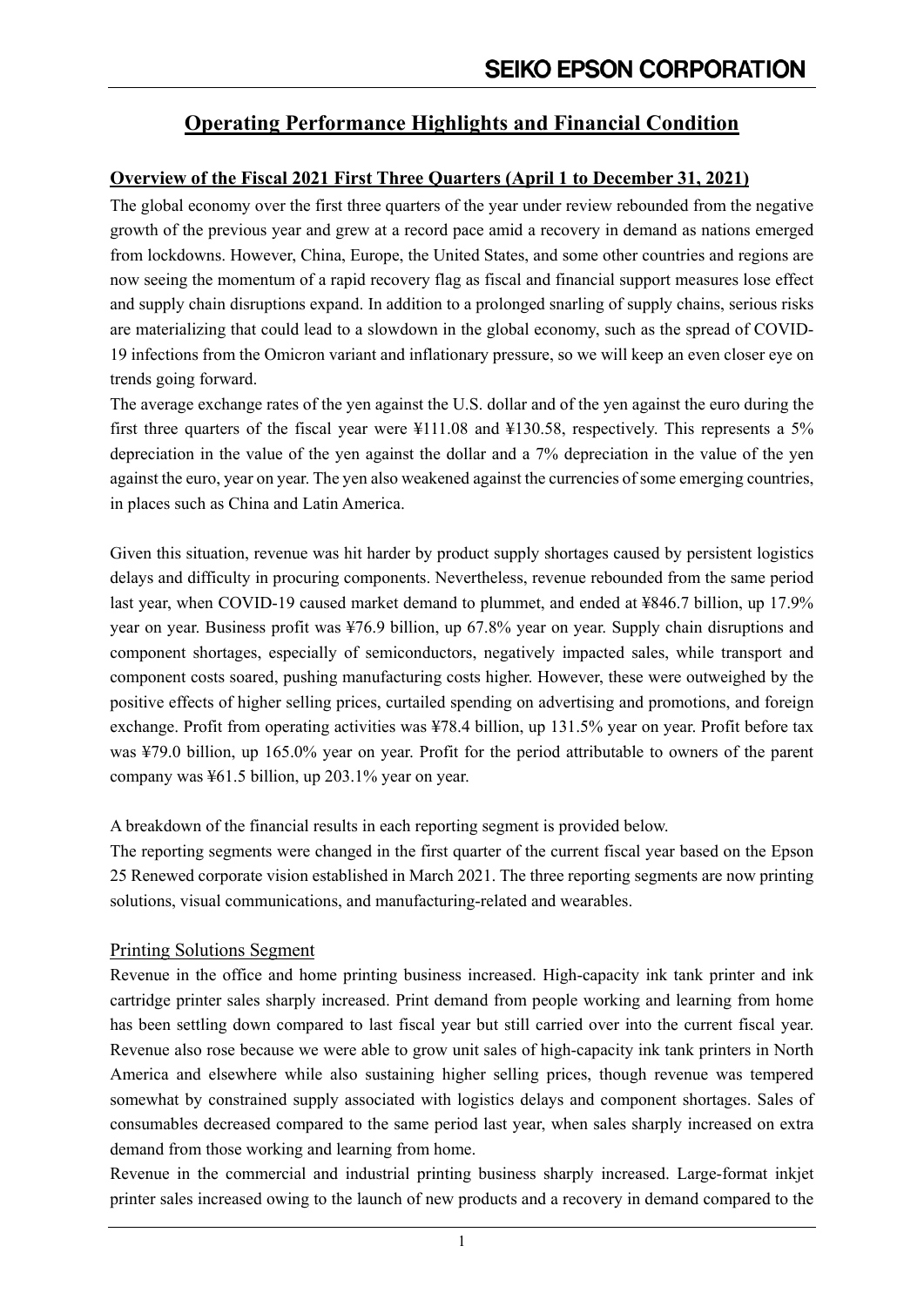same period last year, when printer sales activities and installations were stalled by lockdowns and restrictions on economic activity and when demand for in-store posters and other prints dropped. Consumables sales were adversely impacted by product supply shortages yet increased as sales recovered in Europe and the Americas. Small printer sales were hit hard by component shortages, which limited our ability to supply products, but we increased sales by meeting increased demand from the retail and food service industry in Europe, the Americas, and China. Printhead sales increased primarily on continued strong sales in China.

Segment profit in the printing solutions segment increased despite a decrease in sales of ink cartridge printer consumables and soaring transport costs and component prices, which hurt profitability. The increase in segment profit was primarily the result of a combination of increased revenue from sales of high-capacity ink tank printers, large-format inkjet printers, and small printers, high selling prices due to price hikes, ongoing reductions of advertising and promotion costs and other fixed costs, and positive foreign exchange effects.

As a result of the foregoing factors, revenue in the printing solutions segment was ¥580.9 billion, up 17.1% year on year. Segment profit was ¥85.9 billion, up 8.8% year on year.

### Visual Communications Segment

Revenue in the visual communications business sharply increased compared to the same period last year, when demand plummeted as COVID-19 infections spread. Although product supplies continue to be constrained mainly due to component shortages, revenue was bolstered by a recovery in tender opportunities in the education sector in Europe, continued strong home demand, and an improved model mix.

Segment profit in visual communications sharply increased primarily due to a combination of higher revenue, continued cost containment associated with business restructuring, and positive foreign exchange effects.

As a result of the foregoing factors, revenue in the visual communications segment was ¥124.3 billion, up 22.0% year on year. Segment profit was ¥13.2 billion (versus a segment loss of ¥0.8 billion in the same period last year).

### Manufacturing-Related & Wearables Segment

Revenue in the manufacturing solutions business increased despite a loss of sales associated with the transfer of the IC test handler business, the increase owing to increased sales in China and a recovery in demand for electronic equipment manufacturing contract services in Taiwan and for automotive products in Europe and the Americas.

Revenue in the wearable products business increased despite continued sluggishness in the domestic market. The increase was because of a recovery in overseas demand as well as a recovery in demand for watch movements.

Revenue in the microdevices business as a whole sharply increased. Crystal device revenue sharply increased on a continuing rise in demand for in-vehicle applications and a wider range of other applications. Meanwhile, semiconductor sales also increased on robust demand.

Segment profit in the manufacturing-related and wearables segment sharply increased owing to higher revenue and cost containment associated with business restructuring in the wearable products business. As a result of the foregoing factors, revenue in the manufacturing-related and wearables segment was ¥142.8 billion, up 17.8% year on year. Segment profit was ¥17.4 billion, up 281.4% year on year.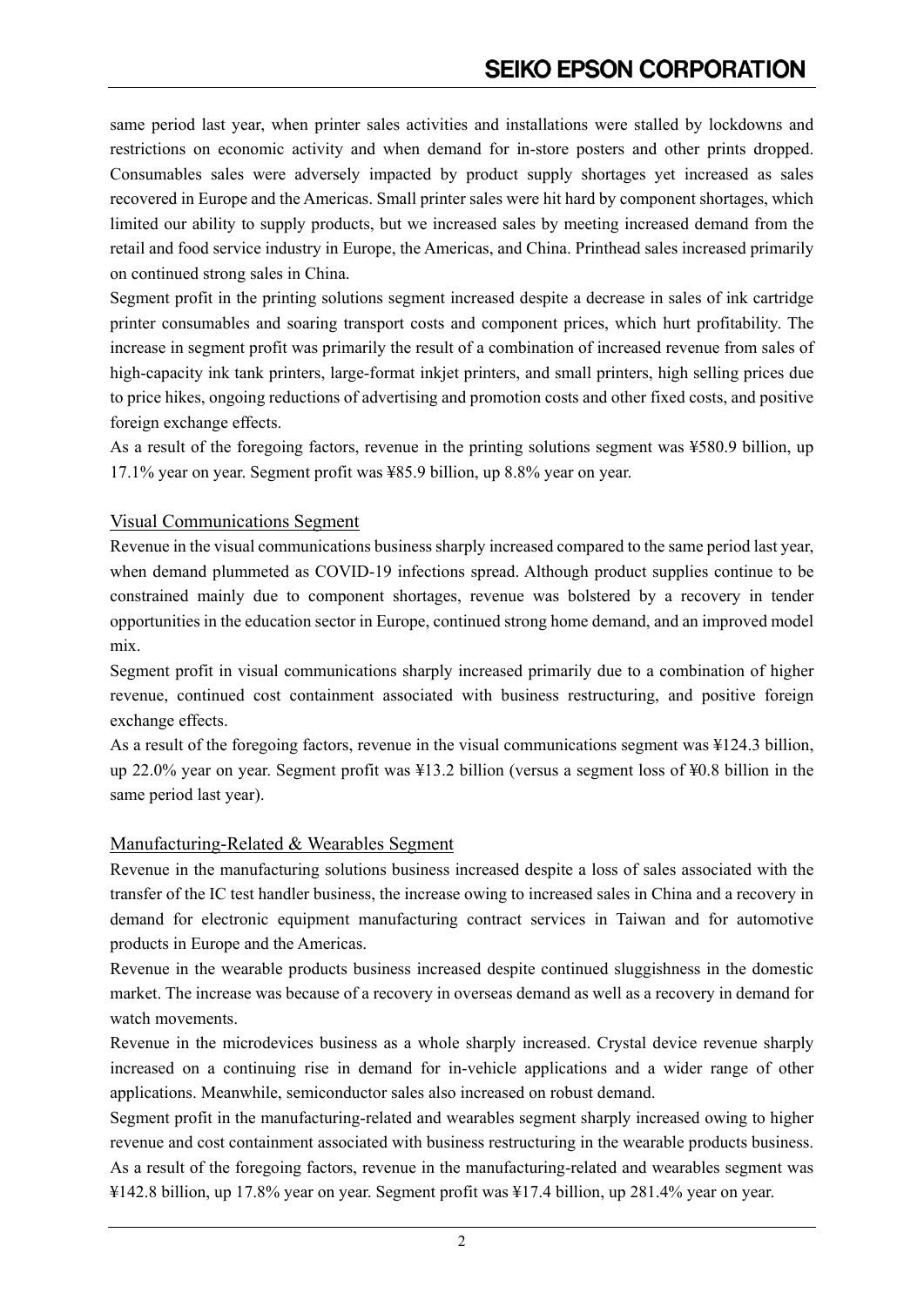### Adjustments

Adjustments to the total profit of reporting segments amounted to negative ¥39.6 billion. (Adjustments in the same period last year were negative ¥36.8 billion.) The main components of the adjustment were basic technology research and development expenses that do not correspond to the reporting segments and revenue and expenses associated with things such as new businesses and corporate functions.

## **Liquidity and Financial Position**

### Assets, Liabilities, and Equity

Total assets at the end of the third quarter were ¥1,203.8 billion, an increase of ¥42.5 billion from the previous fiscal year end. Although property, plant and equipment decreased by ¥13.2 billion, total assets increased mainly due to a ¥30.7 billion increase in inventories and an ¥11.2 billion increase in cash and cash equivalents.

Total liabilities were ¥595.2 billion, a decrease of ¥13.1 billion compared to the end of the last fiscal year. Although trade and other payables increased by ¥11.2 billion, total liabilities decreased mainly due to a ¥23.1 billion decrease in bonds issued, borrowings and lease liabilities.

The equity attributable to owners of the parent company totaled ¥608.5 billion, a ¥57.6 billion increase compared to the previous fiscal year end. While Epson recorded  $\frac{1}{2}61.5$  billion in profit for the period attributable to owners of the parent company and recorded ¥17.6 billion in other comprehensive income, the primary component of which was exchange differences on translation of foreign operations, the equity attributable to owners of the parent company increased mainly because there were ¥21.4 billion in dividend payments.

### Cash Flows

Net cash from operating activities for the first three quarters of the year totaled ¥87.3 billion (compared to ¥93.1 billion in the same period last year). Whereas Epson recorded a ¥61.5 billion profit for the period, there were negative factors such as a ¥22.7 billion increase in inventories. However, net cash was positively affected by the recording of ¥48.5 billion in depreciation and amortization.

Net cash used in investing activities totaled ¥31.7 billion (compared to ¥45.6 billion in the same period last year), mainly because Epson used ¥31.4 billion in the purchase of property, plant, and equipment and the purchase of intangible assets.

Net cash used in financing activities totaled ¥49.6 billion (compared to ¥25.1 billion in net cash in the same period last year), chiefly due to ¥21.4 billion in dividends paid and ¥20.0 billion in redemption of bonds.

As a result of the foregoing, the balance of cash and cash equivalents at the end of the third quarter totaled ¥315.3 billion compared to ¥266.5 billion in the same period last year.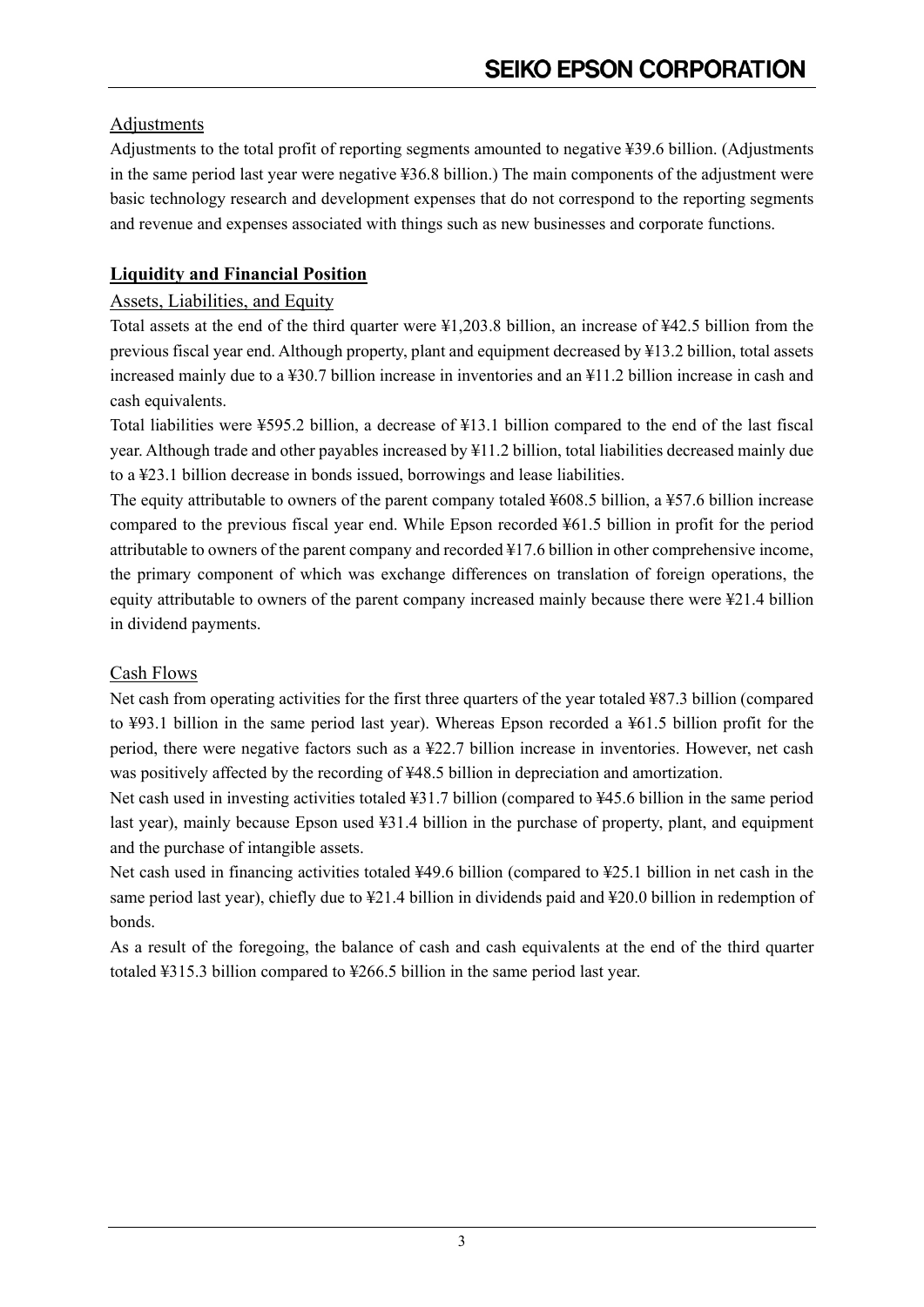### **Qualitative Information Regarding the Consolidated Financial Outlook**

Epson revised its full-year consolidated financial outlook for the 2021 fiscal year based on financial performance trends through the first three quarters. The figures in the outlook are based on assumed exchange rates from the fourth quarter of 114.00 yen to the U.S. dollar and 130.00 yen to the euro. For details, please see the fiscal year 2021 (ending March 2022) third-quarter financial results presentation that was announced simultaneously with this report.

|                                                                        | FY2020                          | Previous Outlook               | Current Outlook                | Change                             |             |
|------------------------------------------------------------------------|---------------------------------|--------------------------------|--------------------------------|------------------------------------|-------------|
|                                                                        | Result                          | (A)                            | (B)                            | $(B - A)$                          |             |
| Revenue                                                                | $\frac{1}{2}995.9$ billion      | $\text{\#1,130.0}$ billion     | $\text{\#1,130.0}$ billion     | -                                  |             |
| Business profit                                                        | $\text{\#}61.6 \text{ billion}$ | $480.0$ billion                | $485.0$ billion                | $+45.0$ billion                    | $(+6.3\%)$  |
| Profit from operating<br>activities                                    | ¥47.6 billion                   | ¥75.0 billion                  | ¥84.0 billion                  | $+49.0$ billion                    | $(+12.0\%)$ |
| Profit before tax                                                      | ¥44.9 billion                   | $472.0 \text{ billion}$        | $483.0$ billion                | $+\frac{1}{2}11.0 \text{ billion}$ | $(+15.3\%)$ |
| Profit for the period                                                  | ¥30.9 billion                   | ¥52.0 billion                  | ¥63.0 billion                  | $+\frac{1}{2}11.0$ billion         | $(+21.2\%)$ |
| Profit for the year<br>attributable to owners<br>of the parent company | ¥30.9 billion                   | $452.0$ billion                | $\text{\#}63.0$ billion        | $\pm$ 411.0 billion                | $(+21.2\%)$ |
|                                                                        | $1$ USD = $\frac{1}{2}$ 106.01  | $1$ USD = $\frac{1}{2}$ 11.00  | $1$ USD = $\frac{1}{2}$ 112.00 |                                    |             |
| Exchange rates                                                         | $1$ EUR = $\frac{1}{2}$ 123.67  | $1$ EUR = $\frac{1}{2}$ 130.00 | $1$ EUR = \pm $130.00$         |                                    |             |

### **Consolidated Full-Year Financial Outlook**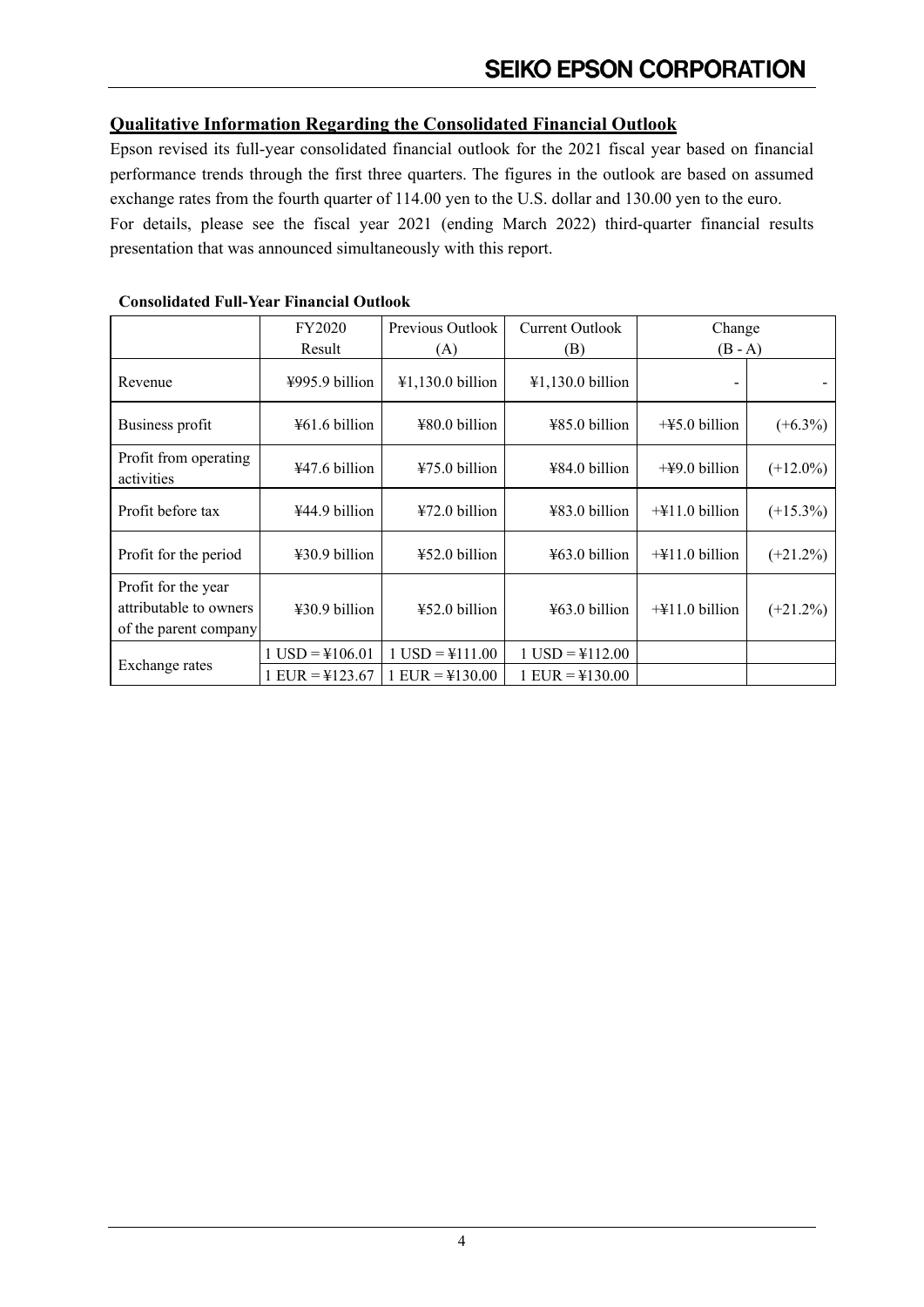|                                                      | Millions of yen | Thousands of<br>U.S. dollars |              |
|------------------------------------------------------|-----------------|------------------------------|--------------|
|                                                      | March 31,       | December 31,                 | December 31, |
|                                                      | 2021            | 2021                         | 2021         |
| Assets                                               |                 |                              |              |
| Current assets                                       |                 |                              |              |
| Cash and cash equivalents                            | 304,007         | 315,306                      | 2,740,361    |
| Trade and other receivables                          | 161,332         | 164,321                      | 1,428,133    |
| Inventories                                          | 256,366         | 287,128                      | 2,495,463    |
| Income tax receivables                               | 3,518           | 6,109                        | 53,094       |
| Other financial assets                               | 1,156           | 1,094                        | 9,508        |
| Other current assets                                 | 13,160          | 17,137                       | 148,939      |
| Subtotal                                             | 739,540         | 791,098                      | 6,875,525    |
| Assets held for sale                                 | 457             |                              |              |
| Total current assets                                 | 739,997         | 791,098                      | 6,875,525    |
| Non-current assets                                   |                 |                              |              |
| Property, plant and equipment                        | 344,637         | 331,355                      | 2,879,845    |
| Intangible assets                                    | 27,976          | 25,915                       | 225,230      |
| Investment property                                  | 1,246           | 1,108                        | 9,629        |
| Investments accounted for using the equity<br>method | 1,718           | 1,901                        | 16,521       |
| Net defined benefit assets                           | 140             | 392                          | 3,406        |
| Other financial assets                               | 20,213          | 20,805                       | 180,818      |
| Other non-current assets                             | 1,614           | 4,259                        | 37,015       |
| Deferred tax assets                                  | 23,770          | 27,061                       | 235,190      |
| Total non-current assets                             | 421,317         | 412,800                      | 3,587,693    |
| Total assets                                         | 1,161,314       | 1,203,899                    | 10,463,227   |

# **Quarterly Condensed Consolidated Statement of Financial Position**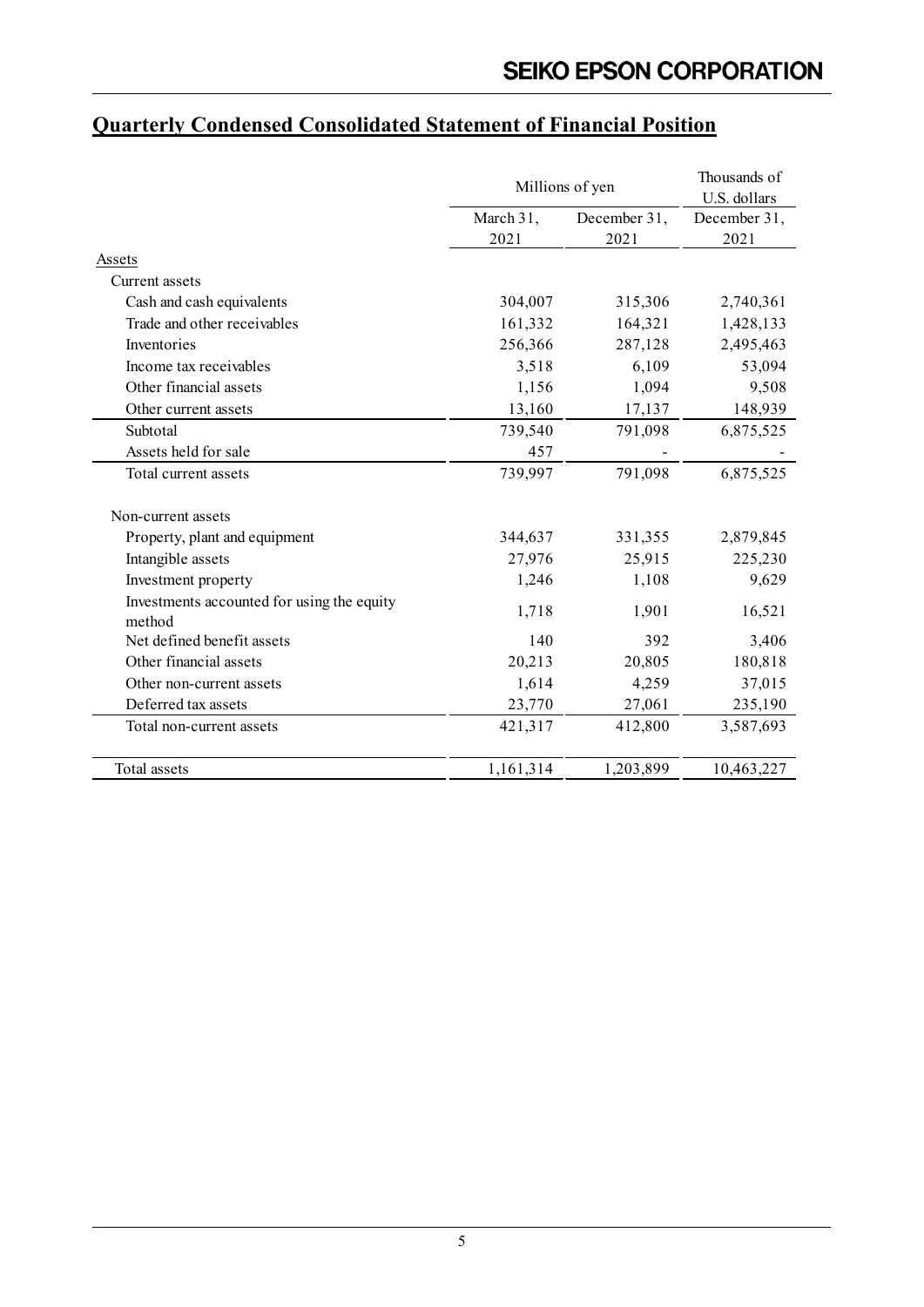|                                                      | Millions of yen | Thousands of<br>U.S. dollars |              |
|------------------------------------------------------|-----------------|------------------------------|--------------|
|                                                      | March 31,       | December 31,                 | December 31, |
|                                                      | 2021            | 2021                         | 2021         |
| <b>Liabilities and equity</b>                        |                 |                              |              |
| Liabilities                                          |                 |                              |              |
| Current liabilities                                  |                 |                              |              |
| Trade and other payables                             | 134,149         | 145,366                      | 1,263,393    |
| Income tax payables                                  | 7,305           | 12,933                       | 112,402      |
| Bonds issued, borrowings and lease liabilities       | 28,127          | 26,437                       | 229,767      |
| Other financial liabilities                          | 2,361           | 1,173                        | 10,194       |
| Provisions                                           | 11,014          | 10,457                       | 90,883       |
| Other current liabilities                            | 122,973         | 120,963                      | 1,051,303    |
| Subtotal                                             | 305,931         | 317,331                      | 2,757,961    |
| Liabilities directly associated with assets held for | 12              |                              |              |
| sale                                                 |                 |                              |              |
| Total current liabilities                            | 305,943         | 317,331                      | 2,757,961    |
| Non-current liabilities                              |                 |                              |              |
| Bonds issued, borrowings and lease liabilities       | 237,780         | 216,275                      | 1,879,671    |
| Other financial liabilities                          | 2,730           | 3,264                        | 28,367       |
| Net defined benefit liabilities                      | 33,087          | 27,599                       | 239,866      |
| Provisions                                           | 7,757           | 8,094                        | 70,345       |
| Other non-current liabilities                        | 13,483          | 13,638                       | 118,529      |
| Deferred tax liabilities                             | 7,582           | 9,026                        | 78,446       |
| Total non-current liabilities                        | 302,421         | 277,897                      | 2,415,235    |
| <b>Total liabilities</b>                             | 608,365         | 595,229                      | 5,173,205    |
| Equity                                               |                 |                              |              |
| Share capital                                        | 53,204          | 53,204                       | 462,402      |
| Capital surplus                                      | 84,418          | 83,997                       | 730,027      |
| Treasury shares                                      | (40, 874)       | (40, 810)                    | (354, 684)   |
| Other components of equity                           | 54,869          | 67,158                       | 583,678      |
| Retained earnings                                    | 399,306         | 445,015                      | 3,867,677    |
| Equity attributable to owners of the parent          | 550,924         | 608,565                      |              |
| company                                              |                 |                              | 5,289,110    |
| Non-controlling interests                            | 2,025           | 104                          | 903          |
| Total equity                                         | 552,949         | 608,670                      | 5,290,022    |
| Total liabilities and equity                         | 1,161,314       | 1,203,899                    | 10,463,227   |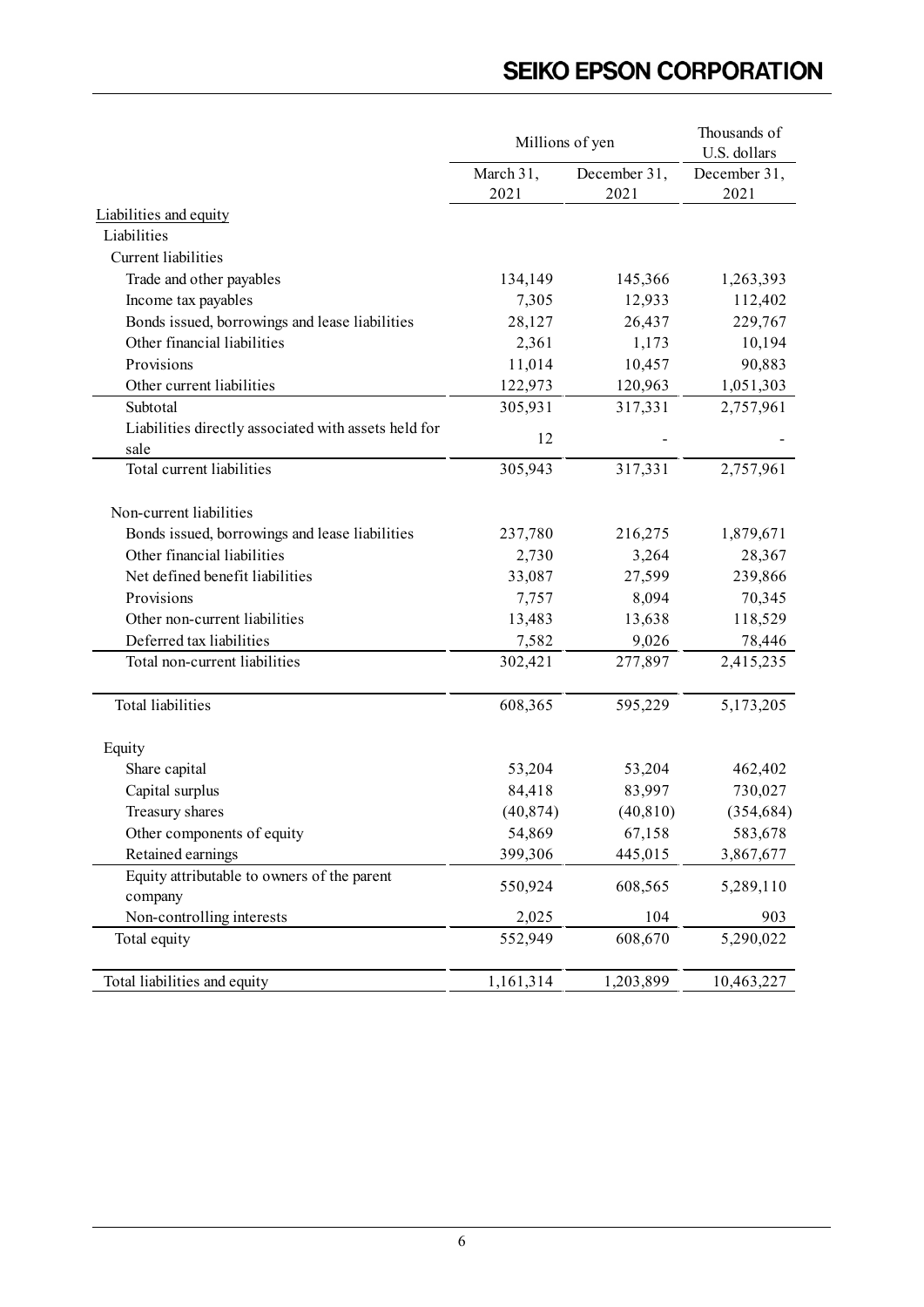## **Quarterly Condensed Consolidated Statement of Comprehensive Income Nine months ended December 31, 2020 and 2021:**

|                                                        |              |                                      | U.S. dollars      |  |
|--------------------------------------------------------|--------------|--------------------------------------|-------------------|--|
|                                                        |              | Millions of yen<br>Nine months ended |                   |  |
|                                                        |              |                                      | Nine months ended |  |
|                                                        | December 31, |                                      | December 31,      |  |
|                                                        | 2020         | 2021                                 | 2021              |  |
| Revenue                                                | 717,948      | 846,743                              | 7,359,143         |  |
| Cost of sales                                          | (463,999)    | (530, 879)                           | (4,613,931)       |  |
| Gross profit                                           | 253,948      | 315,863                              | 2,745,202         |  |
| Selling, general and administrative expenses           | (208, 088)   | (238,905)                            | (2,076,351)       |  |
| Other operating income                                 | 2,496        | 4,627                                | 40,213            |  |
| Other operating expense                                | (14, 454)    | (3,114)                              | (27,064)          |  |
| Profit from operating activities                       | 33,901       | 78,471                               | 682,000           |  |
| Finance income                                         | 1,029        | 1,983                                | 17,234            |  |
| Finance costs                                          | (5,187)      | (1, 532)                             | (13,314)          |  |
| Share of profit of investments accounted for using the | 71           | 96                                   | 834               |  |
| equity method                                          |              |                                      |                   |  |
| Profit before tax                                      | 29,814       | 79,018                               | 686,754           |  |
| Income taxes                                           | (9,487)      | (17, 491)                            | (152,016)         |  |
| Profit for the period                                  | 20,326       | 61,526                               | 534,729           |  |
|                                                        |              |                                      |                   |  |
| Profit for the period attributable to:                 |              |                                      |                   |  |
| Owners of the parent company                           | 20,293       | 61,515                               | 534,634           |  |
| Non-controlling interests                              | 33           | 11                                   | 95                |  |
| Profit for the period                                  | 20,326       | 61,526                               | 534,729           |  |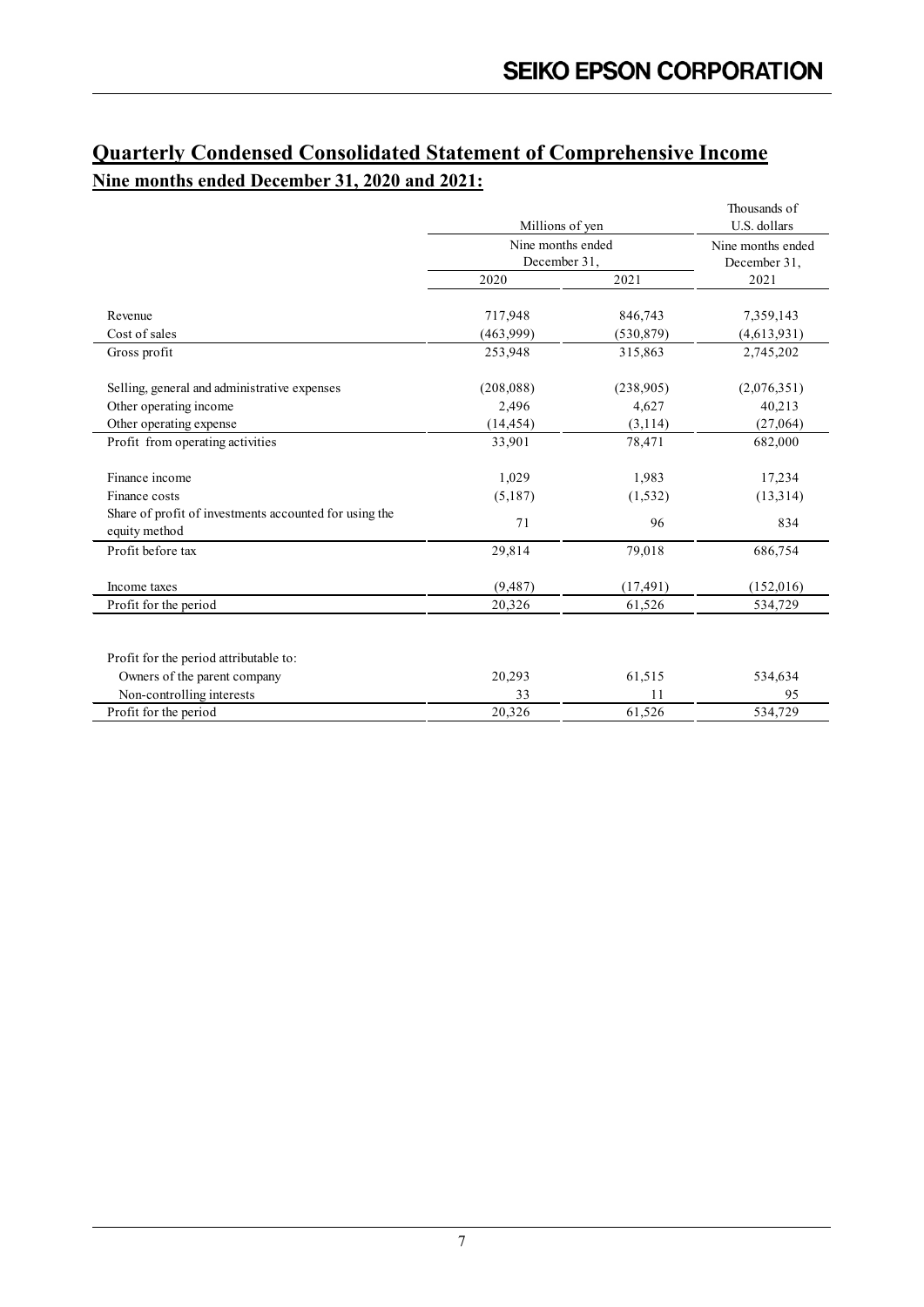|                                                                                                                                | Millions of yen                   | Thousands of<br>U.S. dollars |                                   |  |
|--------------------------------------------------------------------------------------------------------------------------------|-----------------------------------|------------------------------|-----------------------------------|--|
|                                                                                                                                | Nine months ended<br>December 31, |                              | Nine months ended<br>December 31, |  |
|                                                                                                                                | 2020                              | 2021                         | 2021                              |  |
| Other comprehensive income                                                                                                     |                                   |                              |                                   |  |
| Items that will not be reclassified subsequently to<br>profit or loss, net of tax                                              |                                   |                              |                                   |  |
| Remeasurement of net defined benefit liabilities (assets)                                                                      | 13,557                            | 5,812                        | 50,512                            |  |
| Net gain (loss) on revaluation of financial assets<br>measured at FVTOCI (Note)                                                | 486                               | 65                           | 564                               |  |
| Subtotal                                                                                                                       | 14,043                            | 5,877                        | 51,077                            |  |
| Items that may be reclassified subsequently to<br>profit or loss, net of tax<br>Exchange differences on translation of foreign | (4, 136)                          | 11,509                       | 100,026                           |  |
| operations<br>Net changes in fair value of cash flow hedges                                                                    | (2,336)                           | 211                          | 1,833                             |  |
| Share of other comprehensive income of investments<br>accounted for using the equity method                                    | 17                                | 45                           | 391                               |  |
| Subtotal                                                                                                                       | (6, 455)                          | 11,766                       | 102,259                           |  |
| Total other comprehensive income, net of tax                                                                                   | 7,588                             | 17,644                       | 153,346                           |  |
| Total comprehensive income for the period                                                                                      | 27,915                            | 79,171                       | 688,084                           |  |
| Total comprehensive income for the period<br>attributable to:                                                                  |                                   |                              |                                   |  |
| Owners of the parent company                                                                                                   | 27,824                            | 79,158                       | 687,971                           |  |
| Non-controlling interests                                                                                                      | 91                                | 12                           | 104                               |  |
| Total comprehensive income for the period                                                                                      | 27,915                            | 79,171                       | 688,084                           |  |

|                                           | Yen<br>Nine months ended<br>December 31, | U.S. dollars<br>Nine months ended<br>December 31, |      |
|-------------------------------------------|------------------------------------------|---------------------------------------------------|------|
|                                           | 2020                                     | 2021                                              | 2021 |
| Earnings per share for the period:        |                                          |                                                   |      |
| Basic earnings per share for the period   | 58.66                                    | 177.79                                            | 1.55 |
| Diluted earnings per share for the period | 58.64                                    | 177.74                                            | 1.54 |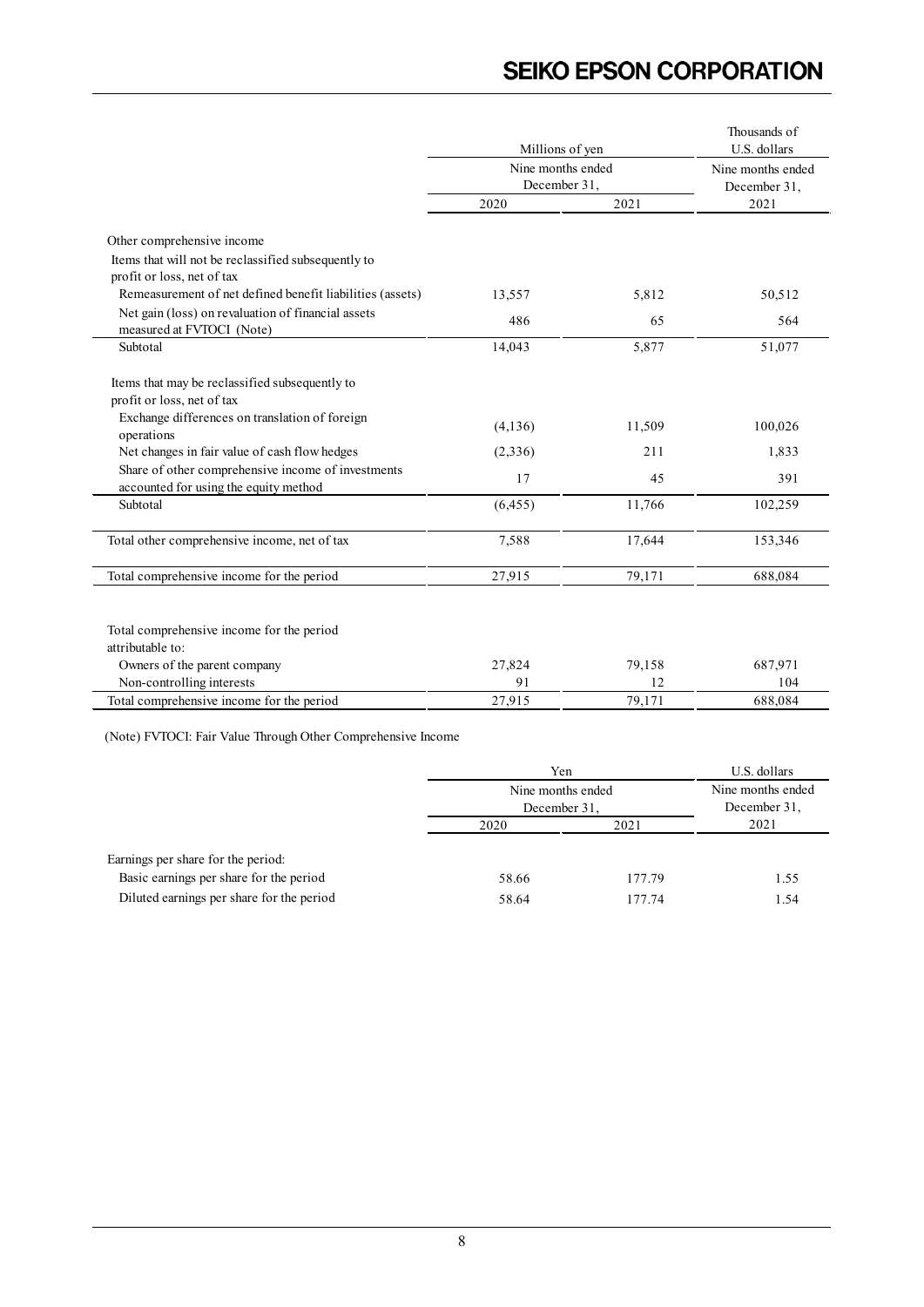## **Quarterly Condensed Consolidated Statement of Comprehensive Income Three months ended December 31, 2020 and 2021:**

|                                                                         | Millions of yen                    | Thousands of<br>U.S. dollars       |             |
|-------------------------------------------------------------------------|------------------------------------|------------------------------------|-------------|
|                                                                         | Three months ended<br>December 31, | Three months ended<br>December 31, |             |
|                                                                         | 2020                               | 2021                               | 2021        |
| Revenue                                                                 | 278,831                            | 296,145                            | 2,573,831   |
| Cost of sales                                                           | (171, 391)                         | (185,305)                          | (1,610,507) |
| Gross profit                                                            | 107,439                            | 110,840                            | 963,323     |
| Selling, general and administrative expenses                            | (76,241)                           | (83,612)                           | (726, 681)  |
| Other operating income                                                  | 923                                | 3,701                              | 32,165      |
| Other operating expense                                                 | (7,506)                            | (586)                              | (5,092)     |
| Profit from operating activities                                        | 24,614                             | 30,343                             | 263,714     |
| Finance income                                                          | 350                                | 1,288                              | 11,194      |
| Finance costs                                                           | (2, 135)                           | (502)                              | (4,362)     |
| Share of profit of investments accounted for using the<br>equity method | 12                                 | 50                                 | 434         |
| Profit before tax                                                       | 22,841                             | 31,179                             | 270,980     |
| Income taxes                                                            | (6,787)                            | (6,160)                            | (53, 537)   |
| Profit for the period                                                   | 16,054                             | 25,019                             | 217,443     |
|                                                                         |                                    |                                    |             |
| Profit for the period attributable to:                                  |                                    |                                    |             |
| Owners of the parent company                                            | 16,060                             | 25,016                             | 217,416     |
| Non-controlling interests                                               | (6)                                | 2                                  | 17          |
| Profit for the period                                                   | 16,054                             | 25,019                             | 217,443     |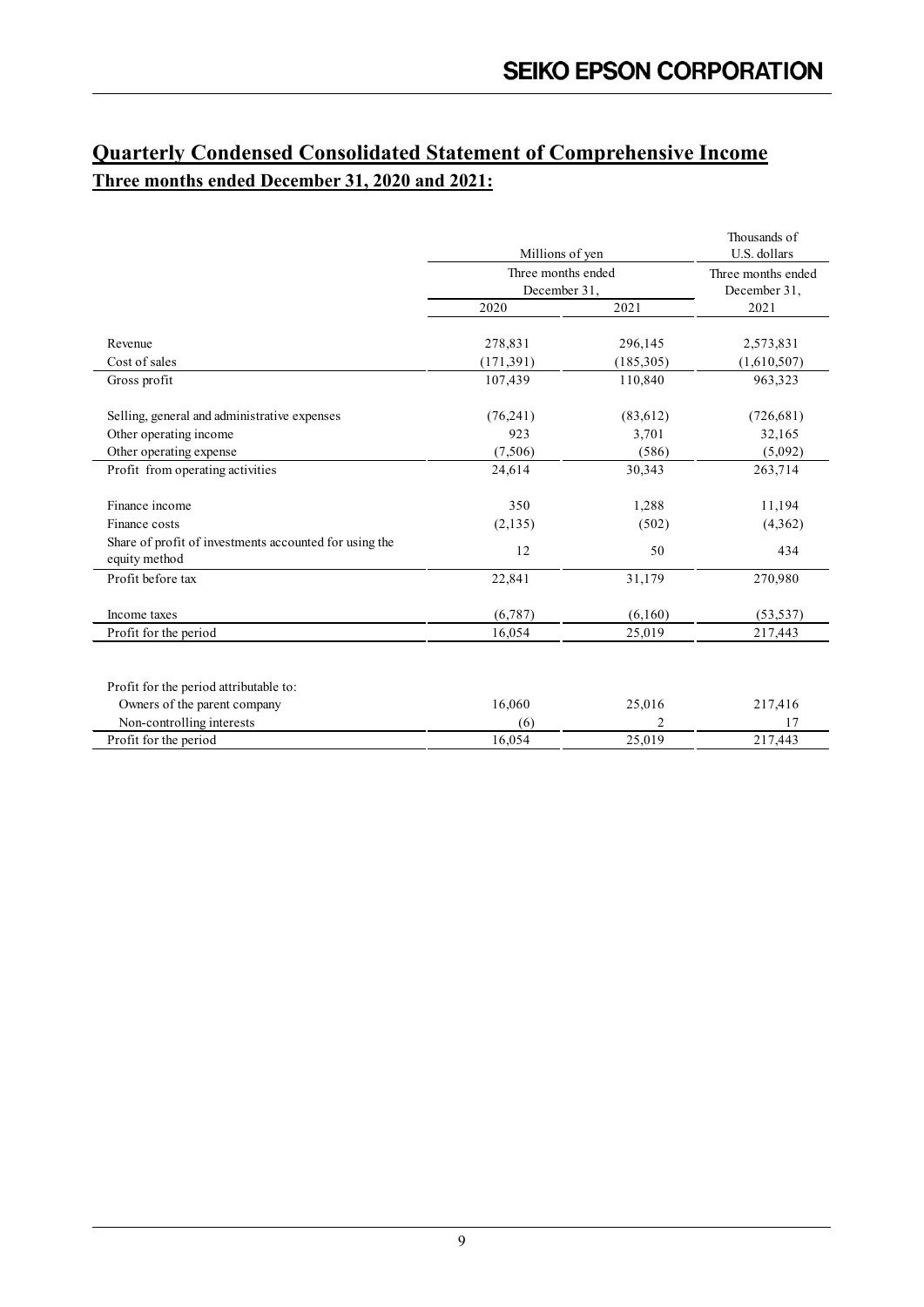|                                                                                                                                | Millions of yen                    | Thousands of<br>U.S. dollars       |         |  |
|--------------------------------------------------------------------------------------------------------------------------------|------------------------------------|------------------------------------|---------|--|
|                                                                                                                                | Three months ended<br>December 31, | Three months ended<br>December 31, |         |  |
|                                                                                                                                | 2020                               | 2021                               | 2021    |  |
| Other comprehensive income                                                                                                     |                                    |                                    |         |  |
| Items that will not be reclassified subsequently to                                                                            |                                    |                                    |         |  |
| profit or loss, net of tax                                                                                                     |                                    |                                    |         |  |
| Remeasurement of net defined benefit liabilities (assets)                                                                      | 4,507                              | 2,977                              | 25,873  |  |
| Net gain (loss) on revaluation of financial assets<br>measured at FVTOCI (Note)                                                | 133                                | (316)                              | (2,746) |  |
| Subtotal                                                                                                                       | 4,640                              | 2,660                              | 23,118  |  |
| Items that may be reclassified subsequently to<br>profit or loss, net of tax<br>Exchange differences on translation of foreign |                                    |                                    |         |  |
| operations                                                                                                                     | (2,296)                            | 9,888                              | 85,937  |  |
| Net changes in fair value of cash flow hedges                                                                                  | 157                                | (654)                              | (5,683) |  |
| Share of other comprehensive income of investments<br>accounted for using the equity method                                    | 9                                  | 29                                 | 252     |  |
| Subtotal                                                                                                                       | (2,128)                            | 9,263                              | 80,505  |  |
| Total other comprehensive income, net of tax                                                                                   | 2,512                              | 11,923                             | 103,624 |  |
| Total comprehensive income for the period                                                                                      | 18,566                             | 36,943                             | 321,075 |  |
| Total comprehensive income for the period<br>attributable to:                                                                  |                                    |                                    |         |  |
| Owners of the parent company                                                                                                   | 18,539                             | 36,937                             | 321,023 |  |
| Non-controlling interests                                                                                                      | 27                                 | 5                                  | 43      |  |
| Total comprehensive income for the period                                                                                      | 18,566                             | 36,943                             | 321,075 |  |

|                                           |                                    | Yen   |                                    |  |
|-------------------------------------------|------------------------------------|-------|------------------------------------|--|
|                                           | Three months ended<br>December 31, |       | Three months ended<br>December 31, |  |
|                                           | 2020                               | 2021  | 2021                               |  |
| Earnings per share for the period:        |                                    |       |                                    |  |
| Basic earnings per share for the period   | 46.42                              | 72.30 | 0.63                               |  |
| Diluted earnings per share for the period | 46.42                              | 72.28 | 0.63                               |  |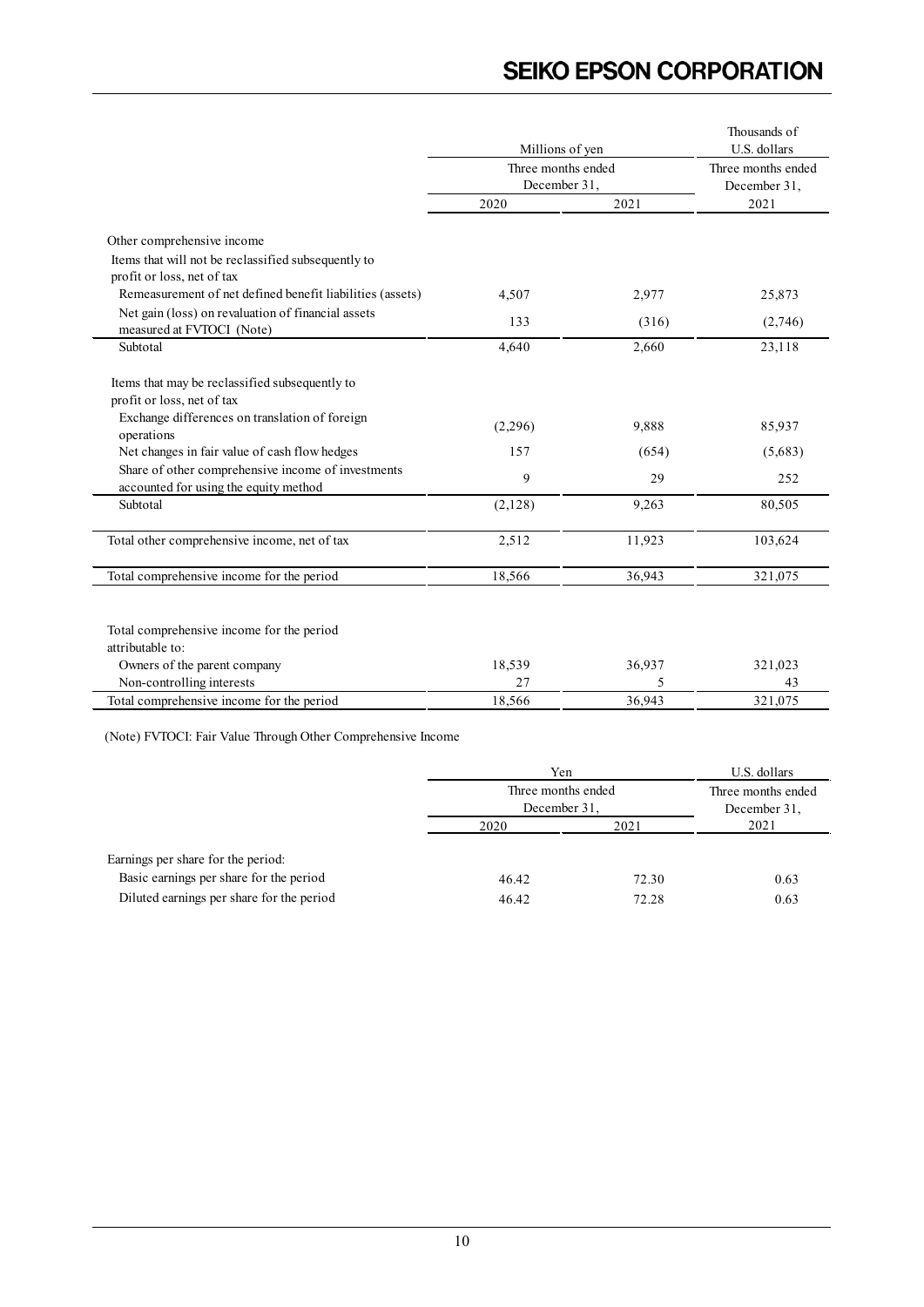# **Quarterly Condensed Consolidated Statement of Changes in Equity**

### **Nine months ended December 31, 2020 and 2021:**

|                                                                  |                          |                          |                          |                                                                                                 |                                                    |                                                                    | Millions of yen                                                               |                          |                          |                          |        |                          |                                                                    |  |                              |              |
|------------------------------------------------------------------|--------------------------|--------------------------|--------------------------|-------------------------------------------------------------------------------------------------|----------------------------------------------------|--------------------------------------------------------------------|-------------------------------------------------------------------------------|--------------------------|--------------------------|--------------------------|--------|--------------------------|--------------------------------------------------------------------|--|------------------------------|--------------|
|                                                                  |                          |                          |                          |                                                                                                 |                                                    | Equity attributable to owners of the parent company                |                                                                               |                          |                          |                          |        |                          |                                                                    |  |                              |              |
|                                                                  |                          |                          |                          |                                                                                                 |                                                    | Other components of equity                                         |                                                                               |                          |                          |                          |        |                          |                                                                    |  |                              |              |
|                                                                  | Share capital            | Capital surplus          | Treasury shares          | Remeasurement of revaluation of<br>net defined benefit financial assets<br>liabilities (assets) | Net gain (loss) on<br>measured at<br>FVTOCI (Note) | Exchange<br>differences on<br>translation of<br>foreign operations | Net changes in fair Total other<br>value of cash flow components of<br>hedges | equity                   | Retained<br>earnings     |                          |        |                          | Total equity<br>attributable to<br>owners of the<br>parent company |  | Non-controlling<br>interests | Total equity |
| As of April 1, 2020                                              | 53,204                   | 84,434                   | (40, 953)                | $\overline{\phantom{a}}$                                                                        | 1,729                                              | 35,144                                                             | 577                                                                           | 37,451                   | 369,609                  | 503,746                  | 2,290  | 506,037                  |                                                                    |  |                              |              |
| Profit for the period                                            | $\overline{\phantom{a}}$ | $\overline{\phantom{a}}$ |                          | ٠                                                                                               | $\overline{\phantom{a}}$                           | $\overline{\phantom{a}}$                                           |                                                                               |                          | 20,293                   | 20,293                   | 33     | 20,326                   |                                                                    |  |                              |              |
| Other comprehensive income                                       | $\overline{\phantom{a}}$ | $\overline{\phantom{a}}$ | $\overline{\phantom{a}}$ | 13,557                                                                                          | 484                                                | (4, 174)                                                           | (2, 336)                                                                      | 7,531                    |                          | 7,531                    | 57     | 7,588                    |                                                                    |  |                              |              |
| Total comprehensive income for the period                        | $\overline{\phantom{a}}$ |                          | $\sim$                   | 13,557                                                                                          | 484                                                | (4,174)                                                            | (2, 336)                                                                      | 7,531                    | 20,293                   | 27,824                   | 91     | 27,915                   |                                                                    |  |                              |              |
| Acquisition of treasury shares                                   | $\overline{\phantom{a}}$ | $\overline{\phantom{a}}$ | (0)                      | $\overline{\phantom{a}}$                                                                        | $\overline{\phantom{a}}$                           | $\overline{\phantom{a}}$                                           | $\overline{\phantom{a}}$                                                      |                          | $\overline{\phantom{a}}$ | (0)                      | $\sim$ | (0)                      |                                                                    |  |                              |              |
| Dividends                                                        | $\overline{\phantom{a}}$ | $\overline{\phantom{a}}$ | $\sim$                   | $\overline{\phantom{a}}$                                                                        | $\overline{\phantom{0}}$                           | $\sim$                                                             | $\overline{\phantom{a}}$                                                      | $\overline{\phantom{a}}$ | (21, 449)                | (21, 449)                | (519)  | (21,968)                 |                                                                    |  |                              |              |
| Share-based payment transactions                                 | $\overline{\phantom{a}}$ | (25)                     | 80                       | $\overline{\phantom{a}}$                                                                        | $\sim$                                             | $\overline{\phantom{a}}$                                           | $\overline{\phantom{a}}$                                                      |                          | $\overline{\phantom{a}}$ | 54                       | $\sim$ | 54                       |                                                                    |  |                              |              |
| Changes in ownership interest in<br>subsidiaries                 | $\overline{\phantom{a}}$ | $\overline{\phantom{a}}$ |                          | $\overline{\phantom{a}}$                                                                        | $\overline{\phantom{a}}$                           | $\overline{\phantom{a}}$                                           | $\overline{\phantom{a}}$                                                      |                          | $\overline{\phantom{a}}$ | $\overline{\phantom{a}}$ |        | $\overline{\phantom{a}}$ |                                                                    |  |                              |              |
| Transfer from other components of equity<br>to retained earnings |                          |                          | $\sim$                   | (13, 557)                                                                                       | (3)                                                | $\overline{\phantom{a}}$                                           | $\sim$                                                                        | (13, 561)                | 13,561                   |                          |        | $\overline{\phantom{a}}$ |                                                                    |  |                              |              |
| Total transactions with the owners                               |                          | (25)                     | 79                       | (13, 557)                                                                                       | (3)                                                |                                                                    |                                                                               | (13, 561)                | (7,888)                  | (21, 395)                | (519)  | (21, 915)                |                                                                    |  |                              |              |
| As of December 31, 2020                                          | 53,204                   | 84,408                   | (40, 873)                | $\overline{\phantom{a}}$                                                                        | 2,210                                              | 30,969                                                             | (1,758)                                                                       | 31,421                   | 382,014                  | 510,174                  | 1,862  | 512,037                  |                                                                    |  |                              |              |
|                                                                  |                          |                          |                          |                                                                                                 |                                                    |                                                                    |                                                                               |                          |                          |                          |        |                          |                                                                    |  |                              |              |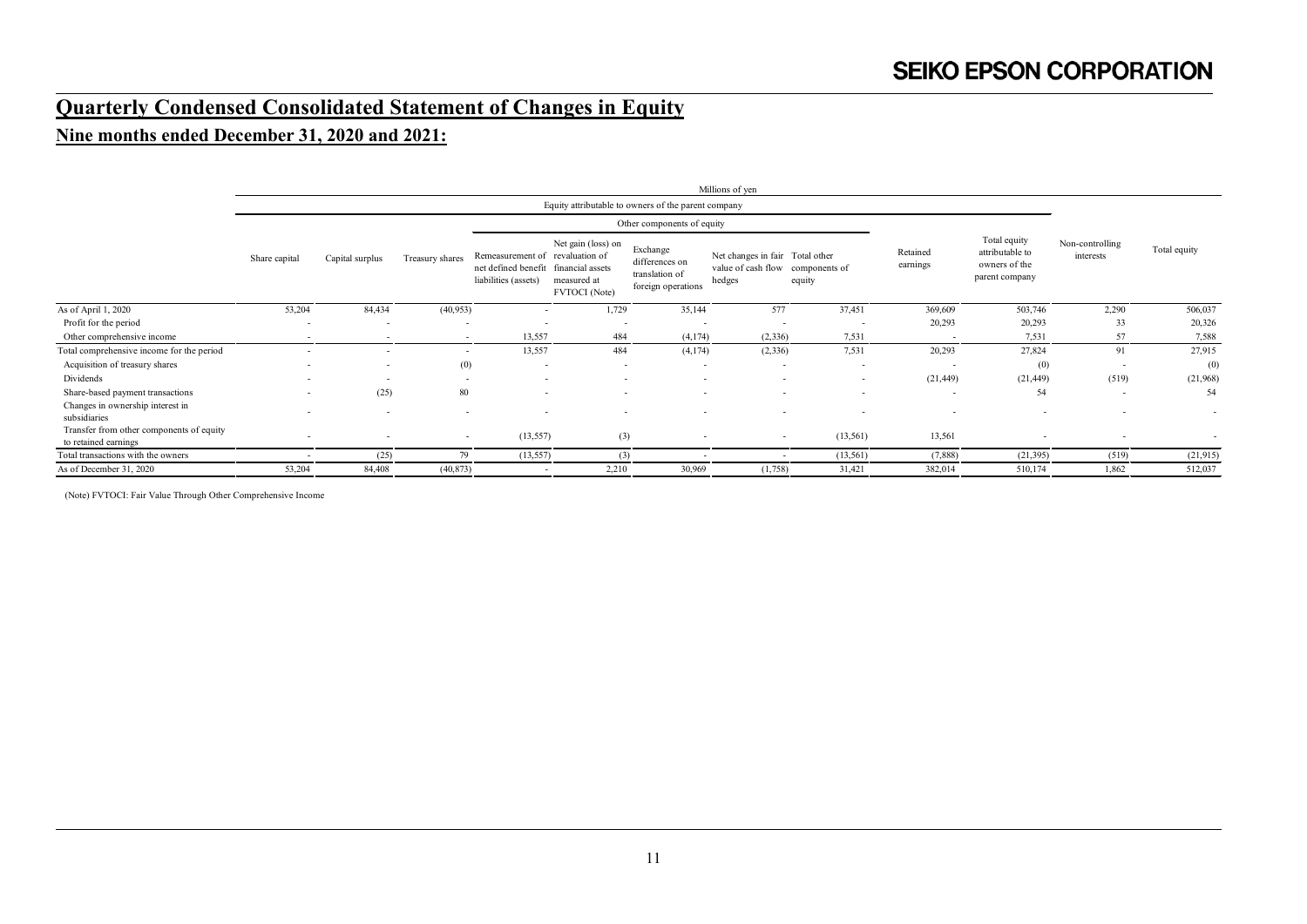|                                                                  |                          |                          |                          |                                                                                                 |                                                    |                                                                    | Millions of yen                                                               |                          |                          |                                                                    |                              |                          |
|------------------------------------------------------------------|--------------------------|--------------------------|--------------------------|-------------------------------------------------------------------------------------------------|----------------------------------------------------|--------------------------------------------------------------------|-------------------------------------------------------------------------------|--------------------------|--------------------------|--------------------------------------------------------------------|------------------------------|--------------------------|
|                                                                  |                          |                          |                          |                                                                                                 |                                                    | Equity attributable to owners of the parent company                |                                                                               |                          |                          |                                                                    |                              |                          |
|                                                                  |                          |                          |                          |                                                                                                 |                                                    | Other components of equity                                         |                                                                               |                          |                          |                                                                    |                              |                          |
|                                                                  | Share capital            | Capital surplus          | Treasury shares          | Remeasurement of revaluation of<br>net defined benefit financial assets<br>liabilities (assets) | Net gain (loss) on<br>measured at<br>FVTOCI (Note) | Exchange<br>differences on<br>translation of<br>foreign operations | Net changes in fair Total other<br>value of cash flow components of<br>hedges | equity                   | Retained<br>earnings     | Total equity<br>attributable to<br>owners of the<br>parent company | Non-controlling<br>interests | Total equity             |
| As of April 1, 2021                                              | 53,204                   | 84,418                   | (40, 874)                | $\overline{\phantom{a}}$                                                                        | 3,229                                              | 52,192                                                             | (552)                                                                         | 54,869                   | 399,306                  | 550,924                                                            | 2,025                        | 552,949                  |
| Profit for the period                                            | $\overline{\phantom{a}}$ | $\overline{\phantom{a}}$ | $\overline{\phantom{a}}$ | $\overline{\phantom{a}}$                                                                        | $\overline{\phantom{a}}$                           | $\sim$                                                             | $\overline{\phantom{a}}$                                                      | $\overline{\phantom{a}}$ | 61,515                   | 61,515                                                             | 11                           | 61,526                   |
| Other comprehensive income                                       | $\overline{\phantom{a}}$ | $\overline{\phantom{a}}$ | $\sim$                   | 5,812                                                                                           | 65                                                 | 11,553                                                             | 211                                                                           | 17,642                   | $\overline{\phantom{a}}$ | 17,642                                                             |                              | 17,644                   |
| Total comprehensive income for the period                        | $\overline{\phantom{a}}$ |                          | $\sim$                   | 5,812                                                                                           | 65                                                 | 11,553                                                             | 211                                                                           | 17,642                   | 61,515                   | 79,158                                                             | 12                           | 79,171                   |
| Acquisition of treasury shares                                   | $\overline{\phantom{a}}$ | $\sim$                   | (1)                      | $\overline{\phantom{a}}$                                                                        |                                                    | $\overline{\phantom{a}}$                                           |                                                                               |                          | $\overline{\phantom{a}}$ | (1)                                                                | $\overline{\phantom{a}}$     | (1)                      |
| Dividends                                                        | $\overline{\phantom{a}}$ | $\overline{\phantom{a}}$ | $\sim$                   | $\overline{\phantom{a}}$                                                                        | $\sim$                                             | $\overline{\phantom{a}}$                                           | $\overline{\phantom{a}}$                                                      | $\overline{\phantom{a}}$ | (21, 451)                | (21, 451)                                                          | (394)                        | (21, 846)                |
| Share-based payment transactions                                 |                          | (19)                     | 64                       | $\overline{\phantom{a}}$                                                                        |                                                    |                                                                    |                                                                               |                          |                          | 45                                                                 | $\overline{\phantom{a}}$     | 45                       |
| Changes in ownership interest in<br>subsidiaries                 | $\overline{\phantom{a}}$ | (401)                    | $\overline{\phantom{a}}$ | $\overline{\phantom{0}}$                                                                        |                                                    | 291                                                                | $\overline{\phantom{a}}$                                                      | 291                      | $\overline{\phantom{a}}$ | (109)                                                              | (1, 539)                     | (1,648)                  |
| Transfer from other components of equity<br>to retained earnings | $\overline{\phantom{a}}$ | $\overline{\phantom{a}}$ | $\overline{\phantom{a}}$ | (5,812)                                                                                         | 167                                                | $\overline{\phantom{a}}$                                           | $\overline{\phantom{a}}$                                                      | (5,645)                  | 5,645                    | $\overline{\phantom{a}}$                                           | $\overline{\phantom{a}}$     | $\overline{\phantom{a}}$ |
| Total transactions with the owners                               |                          | (420)                    | 63                       | (5,812)                                                                                         | 167                                                | 291                                                                |                                                                               | (5,353)                  | (15,806)                 | (21,517)                                                           | (1,933)                      | (23, 450)                |
| As of December 31, 2021                                          | 53,204                   | 83,997                   | (40, 810)                | $\overline{\phantom{a}}$                                                                        | 3,462                                              | 64,037                                                             | (341)                                                                         | 67,158                   | 445,015                  | 608,565                                                            | 104                          | 608,670                  |
|                                                                  |                          |                          |                          |                                                                                                 |                                                    |                                                                    |                                                                               |                          |                          |                                                                    |                              |                          |

(Note) FVTOCI: Fair Value Through Other Comprehensive Income

|                                                                  |                          |                          |                          |                                                                                                 |                                                    |                                                                    | Thousands of U.S. dollars                                                     |                          |                          |                                                                    |                              |                          |
|------------------------------------------------------------------|--------------------------|--------------------------|--------------------------|-------------------------------------------------------------------------------------------------|----------------------------------------------------|--------------------------------------------------------------------|-------------------------------------------------------------------------------|--------------------------|--------------------------|--------------------------------------------------------------------|------------------------------|--------------------------|
|                                                                  |                          |                          |                          |                                                                                                 |                                                    | Equity attributable to owners of the parent company                |                                                                               |                          |                          |                                                                    |                              |                          |
|                                                                  |                          |                          |                          |                                                                                                 |                                                    | Other components of equity                                         |                                                                               |                          |                          |                                                                    |                              |                          |
|                                                                  | Share capital            | Capital surplus          | Treasury shares          | Remeasurement of revaluation of<br>net defined benefit financial assets<br>liabilities (assets) | Net gain (loss) on<br>measured at<br>FVTOCI (Note) | Exchange<br>differences on<br>translation of<br>foreign operations | Net changes in fair Total other<br>value of cash flow components of<br>hedges | equity                   | Retained<br>earnings     | Total equity<br>attributable to<br>owners of the<br>parent company | Non-controlling<br>interests | Total equity             |
| As of April 1, 2021                                              | 462,402                  | 733,686                  | (355, 240)               | ۰                                                                                               | 28,063                                             | 453,606                                                            | (4,797)                                                                       | 476,872                  | 3,470,415                | 4,788,145                                                          | 17,599                       | 4,805,744                |
| Profit for the period                                            | $\overline{\phantom{a}}$ | $\overline{\phantom{a}}$ |                          | $\overline{\phantom{a}}$                                                                        | $\overline{\phantom{a}}$                           | $\overline{\phantom{a}}$                                           | $\overline{\phantom{a}}$                                                      | $\overline{\phantom{a}}$ | 534,634                  | 534,634                                                            | 95                           | 534,729                  |
| Other comprehensive income                                       | $\overline{\phantom{a}}$ | $\overline{\phantom{a}}$ | $\overline{\phantom{a}}$ | 50,512                                                                                          | 564                                                | 100,408                                                            | 1,833                                                                         | 153,328                  | $\overline{\phantom{a}}$ | 153,328                                                            | 8                            | 153,346                  |
| Total comprehensive income for the period                        | $\overline{\phantom{a}}$ |                          | $\sim$                   | 50,512                                                                                          | 564                                                | 100,408                                                            | 1,833                                                                         | 153,328                  | 534,634                  | 687,971                                                            | 104                          | 688,084                  |
| Acquisition of treasury shares                                   | $\overline{\phantom{a}}$ | $\overline{\phantom{a}}$ | (8)                      | $\overline{\phantom{a}}$                                                                        | $\overline{\phantom{a}}$                           | $\overline{\phantom{a}}$                                           | $\overline{\phantom{a}}$                                                      | $\overline{\phantom{a}}$ | $\overline{\phantom{a}}$ | (8)                                                                | $\sim$                       | (8)                      |
| Dividends                                                        | $\overline{\phantom{a}}$ |                          | $\sim$                   | $\overline{\phantom{a}}$                                                                        | $\overline{\phantom{a}}$                           | $\overline{\phantom{a}}$                                           |                                                                               | $\overline{\phantom{a}}$ | (186, 433)               | (186, 433)                                                         | (3, 424)                     | (189, 866)               |
| Share-based payment transactions                                 | $\overline{\phantom{a}}$ | (165)                    | 556                      | $\overline{\phantom{a}}$                                                                        | $\overline{\phantom{a}}$                           |                                                                    |                                                                               |                          | $\overline{\phantom{a}}$ | 391                                                                | $\sim$                       | 391                      |
| Changes in ownership interest in<br>subsidiaries                 | $\overline{\phantom{a}}$ | (3,485)                  |                          | $\overline{\phantom{a}}$                                                                        |                                                    | 2,529<br>$\overline{\phantom{a}}$                                  | $\overline{\phantom{a}}$                                                      | 2,529                    | $\overline{\phantom{a}}$ | (947)                                                              | (13, 375)                    | (14,322)                 |
| Transfer from other components of equity<br>to retained earnings | $\overline{\phantom{a}}$ | $\overline{\phantom{a}}$ | $\sim$                   | (50, 512)                                                                                       | 1,451                                              |                                                                    | $\overline{\phantom{a}}$                                                      | (49,061)                 | 49,061                   |                                                                    |                              | $\overline{\phantom{a}}$ |
| Total transactions with the owners                               |                          | (3,650)                  | 547                      | (50, 512)                                                                                       | 1,451                                              | 2,529                                                              |                                                                               | (46, 523)                | (137, 371)               | (187,006)                                                          | (16,799)                     | (203, 806)               |
| As of December 31, 2021                                          | 462,402                  | 730,027                  | (354, 684)               |                                                                                                 | 30,088                                             | 556,553                                                            | (2,963)                                                                       | 583,678                  | 3,867,677                | 5,289,110                                                          | 903                          | 5,290,022                |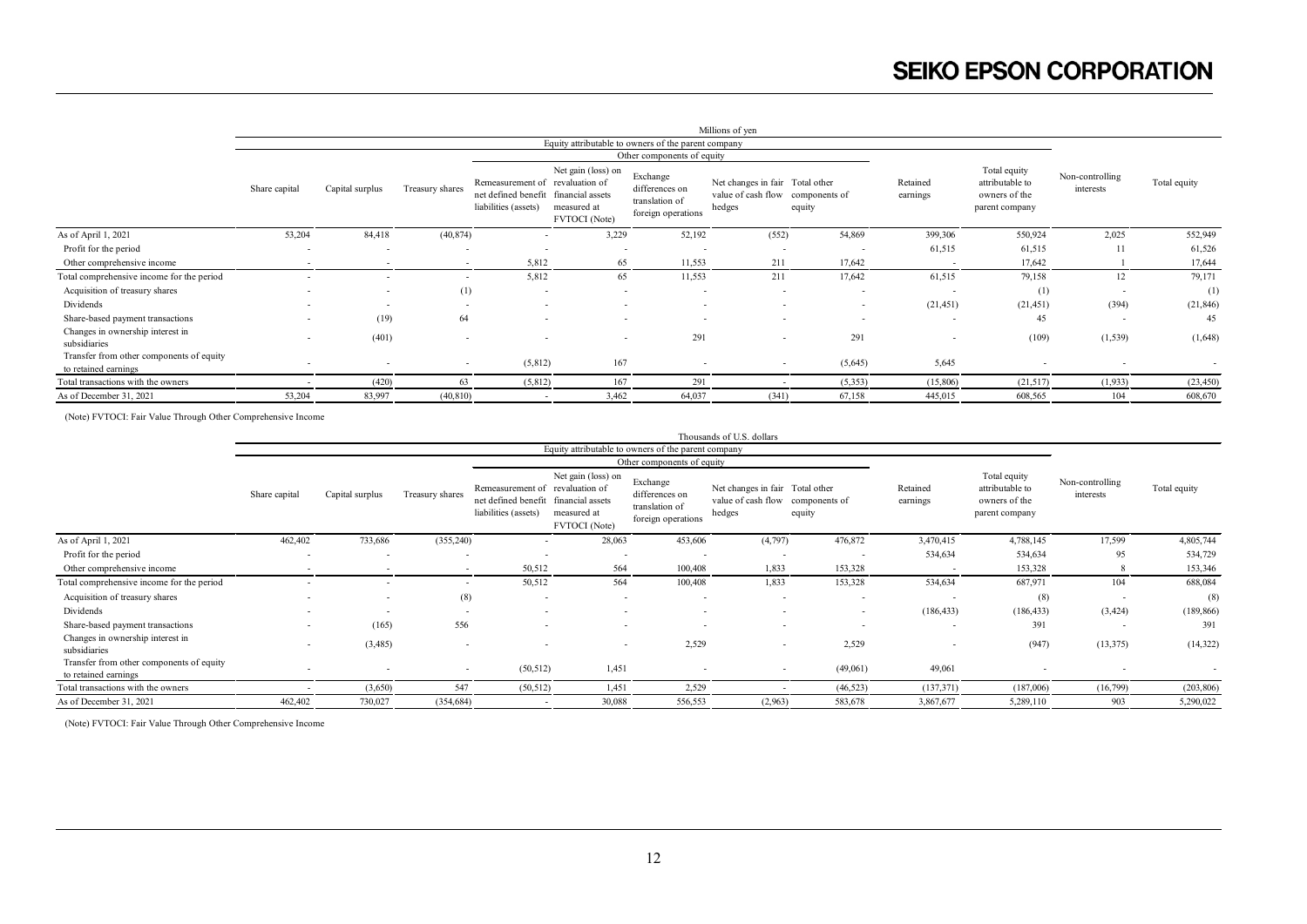## **Quarterly Condensed Consolidated Statement of Cash Flows Nine months ended December 31, 2020 and 2021:**

|                                                                                       | Millions of yen   |           | Thousands of<br>U.S. dollars |  |  |
|---------------------------------------------------------------------------------------|-------------------|-----------|------------------------------|--|--|
|                                                                                       | Nine months ended |           | Nine months ended            |  |  |
|                                                                                       | December 31,      |           | December 31,                 |  |  |
|                                                                                       | 2020              | 2021      | 2021                         |  |  |
| Cash flows from operating activities                                                  |                   |           |                              |  |  |
| Profit (loss) for the period                                                          | 20,326            | 61,526    | 534,729                      |  |  |
| Depreciation and amortisation                                                         | 52,606            | 48,505    | 421,562                      |  |  |
| Impairment loss (reversal of impairment loss)                                         | 4,003             | 1,428     | 12,410                       |  |  |
| Finance (income) costs                                                                | 4,158             | (451)     | (3,919)                      |  |  |
| Share of (profit) loss of investments accounted for using the                         |                   |           |                              |  |  |
| equity method                                                                         | (71)              | (96)      | (834)                        |  |  |
| Loss (gain) on sale and disposal of property, plant and                               |                   |           |                              |  |  |
| equipment, intangible assets and investment property                                  | 217               | 136       | 1,181                        |  |  |
| Income taxes                                                                          | 9,487             | 17,491    | 152,016                      |  |  |
| Decrease (increase) in trade receivables                                              | (6,024)           | 332       | 2,885                        |  |  |
| Decrease (increase) in inventories                                                    | (14, 835)         | (22,759)  | (197, 801)                   |  |  |
| Increase (decrease) in trade payables                                                 | 17,186            | 8,280     | 71,962                       |  |  |
| Increase (decrease) in net defined benefit liabilities                                | 2,511             | 1,221     | 10,611                       |  |  |
| Other                                                                                 | 9,315             | (10, 054) | (87, 380)                    |  |  |
| Subtotal                                                                              | 98,881            | 105,561   | 917,443                      |  |  |
| Interest and dividends income received                                                | 1,012             | 1,206     | 10,481                       |  |  |
| Interest expenses paid                                                                | (732)             | (748)     | (6,500)                      |  |  |
| Income taxes paid                                                                     | (6,006)           | (18, 637) | (161, 976)                   |  |  |
| Net cash from (used in) operating activities                                          | 93,155            | 87,380    | 759,429                      |  |  |
|                                                                                       |                   |           |                              |  |  |
| Cash flows from investing activities                                                  |                   |           |                              |  |  |
| Purchase of investment securities                                                     | (93)              | (458)     | (3,980)                      |  |  |
| Proceeds from sales of investment securities                                          | 26                | 622       | 5,405                        |  |  |
| Purchase of property, plant and equipment                                             | (37,576)          | (26,913)  | (233,904)                    |  |  |
| Proceeds from sale of property, plant and equipment                                   | 156               | 163       | 1,416                        |  |  |
| Purchase of intangible assets                                                         | (6,076)           | (4, 554)  | (39, 579)                    |  |  |
| Proceeds from sale of intangible assets                                               | 21                | 13        | 112                          |  |  |
| Proceeds from sale of investment property                                             |                   | 352       | 3,059                        |  |  |
| Other                                                                                 | (2,106)           | (936)     | (8, 134)                     |  |  |
| Net cash from (used in) investing activities                                          | (45, 649)         | (31,710)  | (275, 595)                   |  |  |
|                                                                                       |                   |           |                              |  |  |
| Cash flows from financing activities<br>Net increase (decrease) in current borrowings |                   |           |                              |  |  |
| Repayment of non-current borrowings                                                   | (988)             |           |                              |  |  |
| Proceeds from issuance of bonds issued                                                | (14,000)          |           |                              |  |  |
|                                                                                       | 69,676            |           |                              |  |  |
| Redemption of bonds issued                                                            |                   | (20,000)  | (173, 822)                   |  |  |
| Payment of lease liabilities                                                          | (7,598)           | (6,162)   | (53, 554)                    |  |  |
| Dividends paid                                                                        | (21, 449)         | (21, 451) | (186, 433)                   |  |  |
| Dividends paid to non-controlling interests                                           | (519)             | (394)     | (3, 424)                     |  |  |
| Payments for acquisition of interests in subsidiaries from                            |                   | (1,648)   | (14, 322)                    |  |  |
| non-controlling interests                                                             |                   |           |                              |  |  |
| Purchase of treasury shares                                                           | (0)               | (1)       | (8)                          |  |  |
| Net cash from (used in) financing activities                                          | 25,120            | (49, 658) | (431, 583)                   |  |  |
| Effect of exchange rate changes on cash and cash equivalents                          | (2, 353)          | 5,286     | 45,941                       |  |  |
| Net increase (decrease) in cash and cash equivalents                                  | 70,273            | 11,298    | 98,192                       |  |  |
|                                                                                       |                   |           |                              |  |  |
| Cash and cash equivalents at beginning of period                                      | 196,245           | 304,007   | 2,642,160                    |  |  |
| Cash and cash equivalents at end of period                                            | 266,519           | 315,306   | 2,740,361                    |  |  |